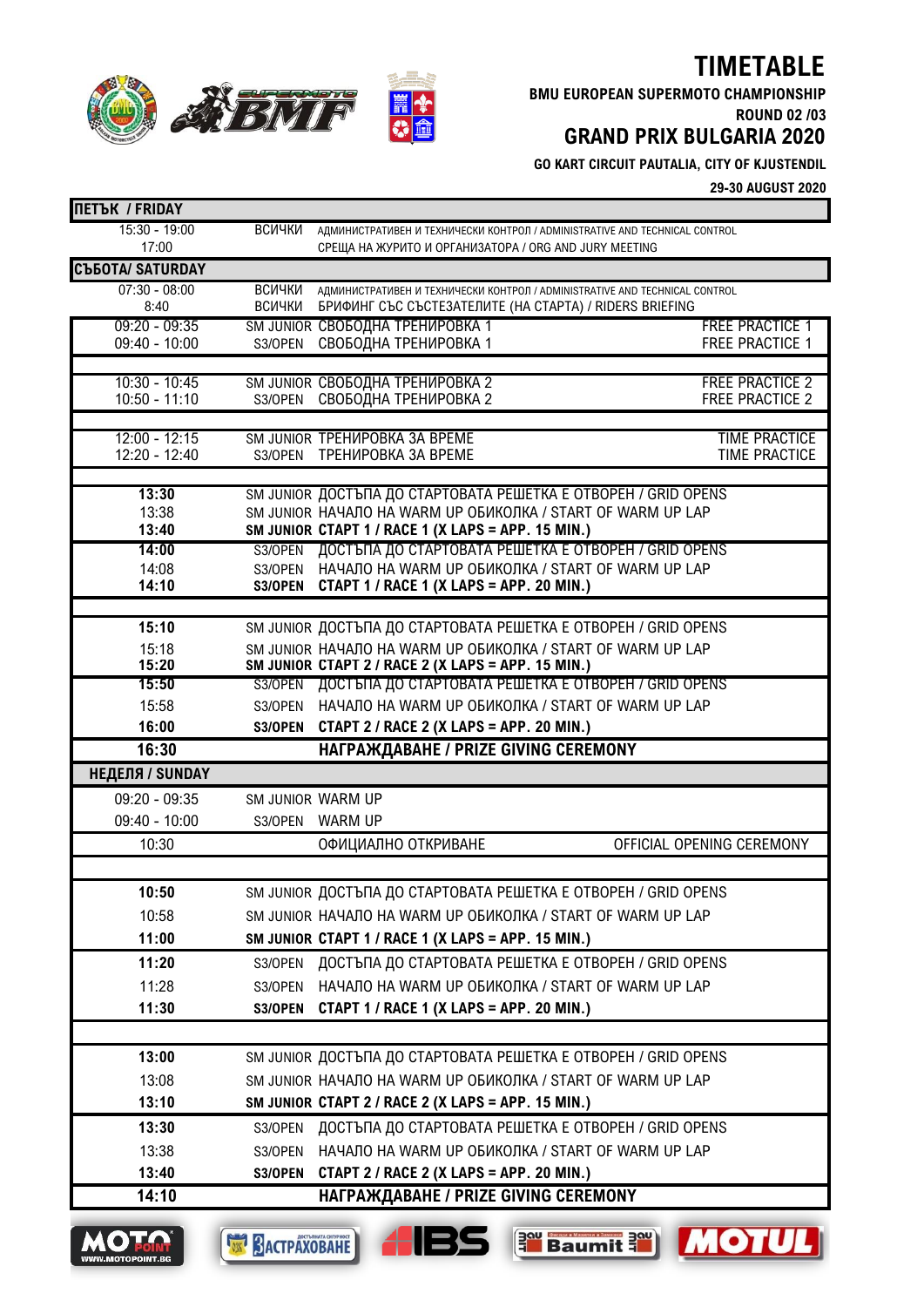





# **SUPPLEMENTARY REGULATIONS**

BMU European SuperMoto Championship 2020

Round 2 and Round 3

August, 29-30, 2020

Venue: go-kart circuit "Pautalia", city of Kjustendil

# **1. ORGANIZERS**

Bulgarian Motorcycle Federation (BMF)

**2. CLASSES**

SM65 SM85 S3 OPEN

**3. ACCESS** See attached map

| Nearest city:    | Kjustendil, at 2km. from the circuit, |
|------------------|---------------------------------------|
| GPS coordinates: | 42°16'1.81"N, 25° 22°40'27.56" E      |

## **4. CIRCUIT INFORMATION**

Go-kart circuit "Pautalia" length: 1200m./all asphalt/ width: 6m. BMF homologation

# **5. NEAREST HOSPITAL**

Name: MBAL d-r Nikola Vasilev Approximate distance from venue: 10km.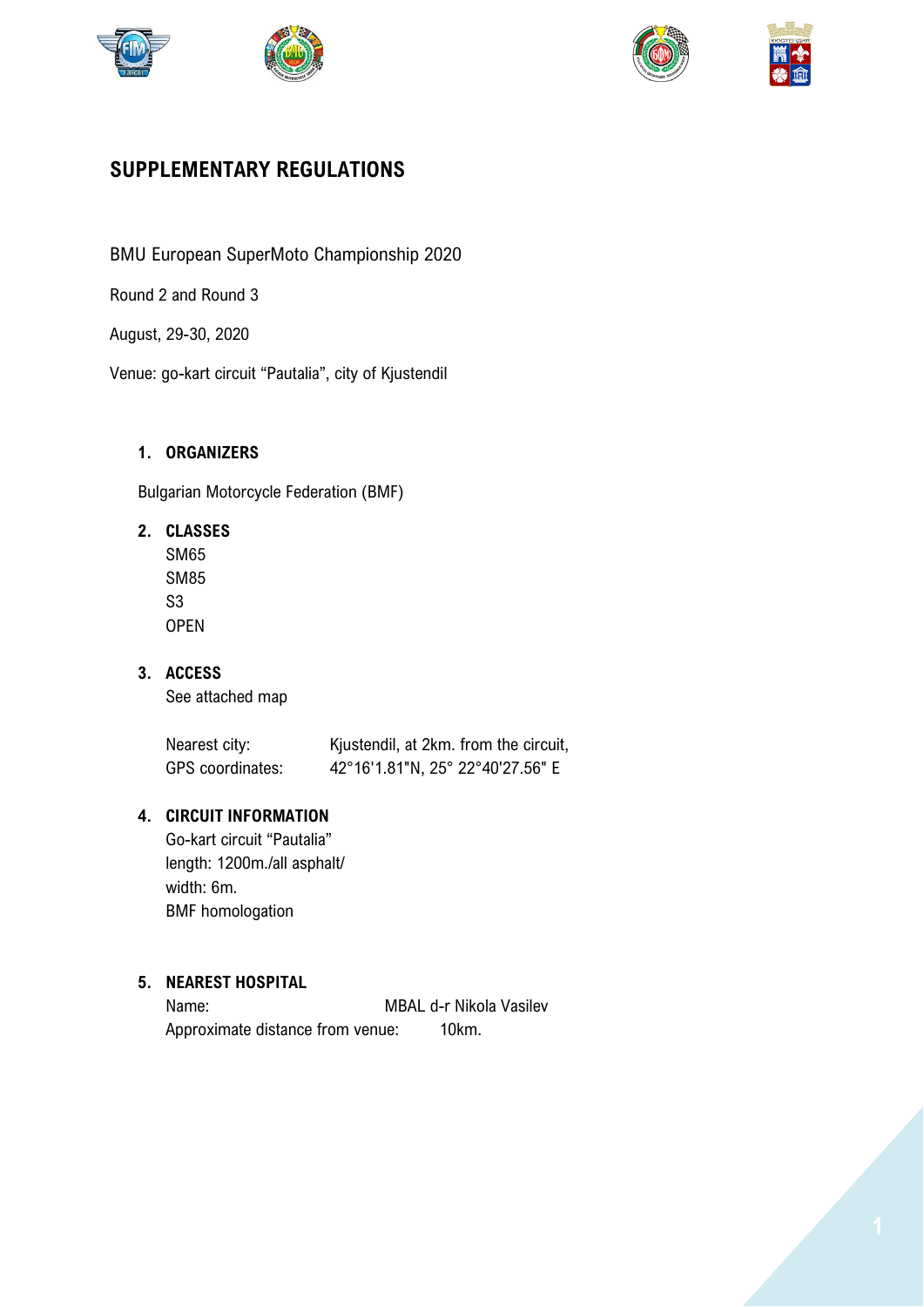







# **6. OFFICIALS**

| <b>BMU Steward:</b>             | Bogdan NIkolov        |
|---------------------------------|-----------------------|
| Race Director:                  | Panteley Naydev       |
| <b>Chief Technical Steward:</b> | Georgi Pashov         |
| Administrative control:         | Ivo Tsvetanov         |
| Paddock Official:               | <b>Todor Anachkov</b> |
| Timekeeper:                     | Deyan Tsvetkov        |
| CMO:                            | thc                   |
| Chief Flagmrashal:              | <b>Todor Benev</b>    |

## **7. MEETINGS OF THE RACE DIRECTION**

Friday Saturday 17:30 Sunday 14.30 Venue: Race Direction Office

## **8. ADMINISTRATIVE AND TECHNICAL CONTROL**

Friday 15:30 – 19:30 / Saturday 07:30 – 08:00

## **9. INSURANCE, ENTRIES AND STARTING PERMISSIONS**

All riders must be authorized by their national federation (FMN) in order to participate in the event(s) via starting permission plus license confirmation (to be presented at the administrative control).

All entries must be sent minimum 2 days before the beginning of the Administrative control. All riders will be required to sign additional documents at the Administrative control. Riders under the age of 18 (minors) must be accompanied by a legal representative (parent or guardian) at the technical and Administrative control.

By singing and stamping the Starting permission for a rider, their FMN declares that the rider in question:

- has a valid insurance for motorcycling sports according to FIM Europe requirements,
- has no bans or prohibitions that prevent them to participate in the event,
- is physically and mentally fit to participate in the event,
- has the sporting skills of the required level in order to participate in the event without endangering him or other participants during the event

The organizers disclaim all responsibility for damage to a motorcycle, its accessories and components arising out of an accident, fire or other cases.

The organizers have contracted a third party insurance according the BMU regulations for the days of the event (Friday, Saturday and Sunday) for the amount of 200 000 euro.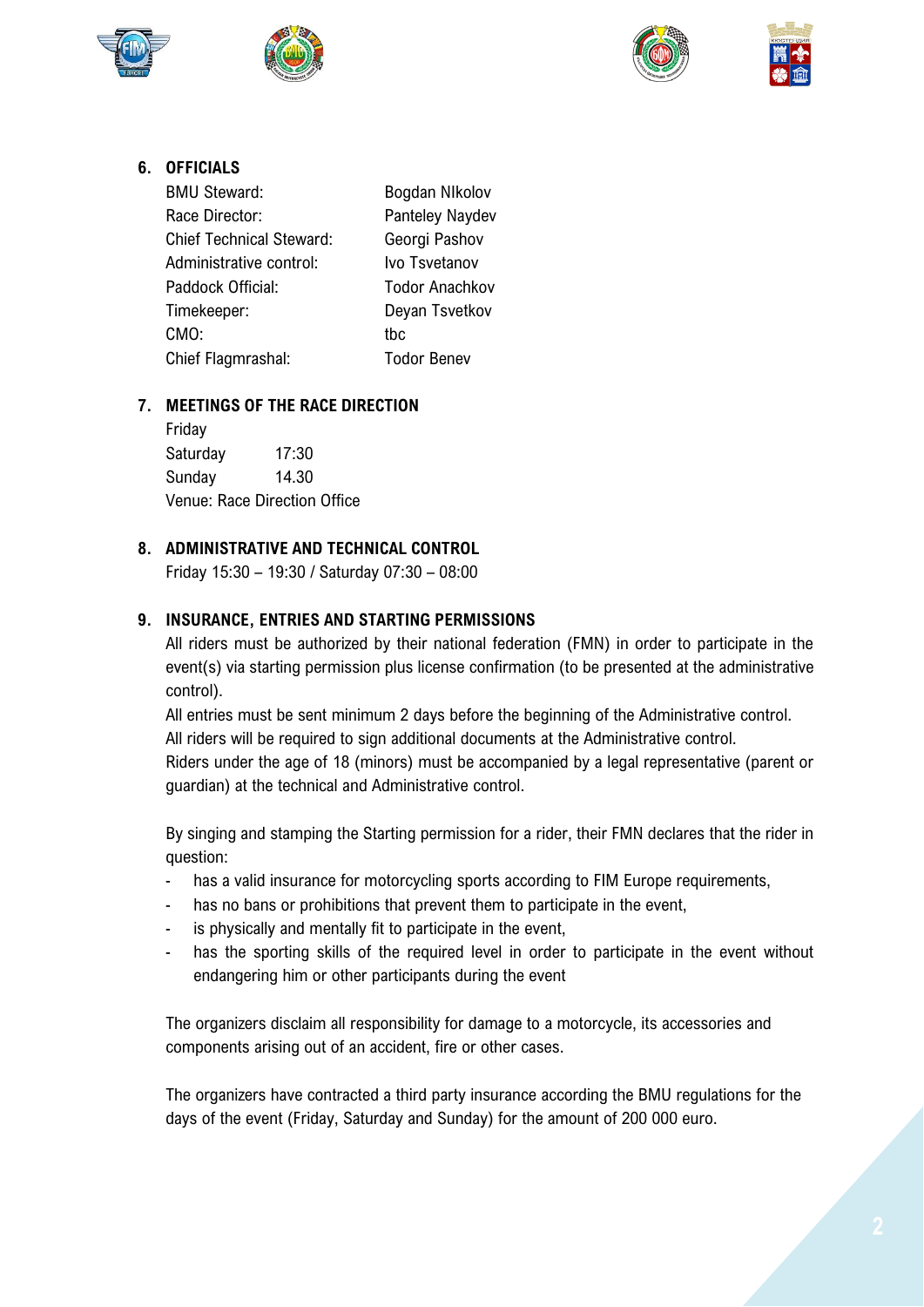





All Starting permissions must be sent to Ivo Tsvetanov Email: [ivotsv@gmail.com,](mailto:ivotsv@gmail.com) mobile: +359 886 411 400

#### **10. ENTRY FEE**

50 euro per rider for S3 and OPEN, 25 euro per rider for SM65 and SM85

#### **11. FREE PRACTICES, TIME PRACTICES AND RACES**

Free practices, Timed Practices and Races will be run according to the timetable enclosed.

#### **12. RENUNCIATION OF ANY RECOURSE AGAINST SPORTING AUTHORITIES**

Riders renounce all rights of appeal against the organizer, his representatives or agents by arbitration or before a tribunal or any other manner not foreseen by the BMU Regulations or the FIM Europe Sporting Code where applicable, for any damages for which they could be liable in consequence of all acts or omissions on the part of the organizer, his officials, representatives or agents in the application of these regulations or contributed to or arising out of their actions.

#### **SPECIFIC AND ADDITIONAL REGULATIONS FOR THE EVENT:**

a) Friday the circuit will be available to practices outside of the official event (no BMF responsibility).

Place and date: August 24, 2020, Tsvetanov

Approved by Organizer: BMF

Approved by Race Director: Panteley Naydev

Approved by BMU: August 24, 2020

Enclosed:

Map of the circuit Access Map